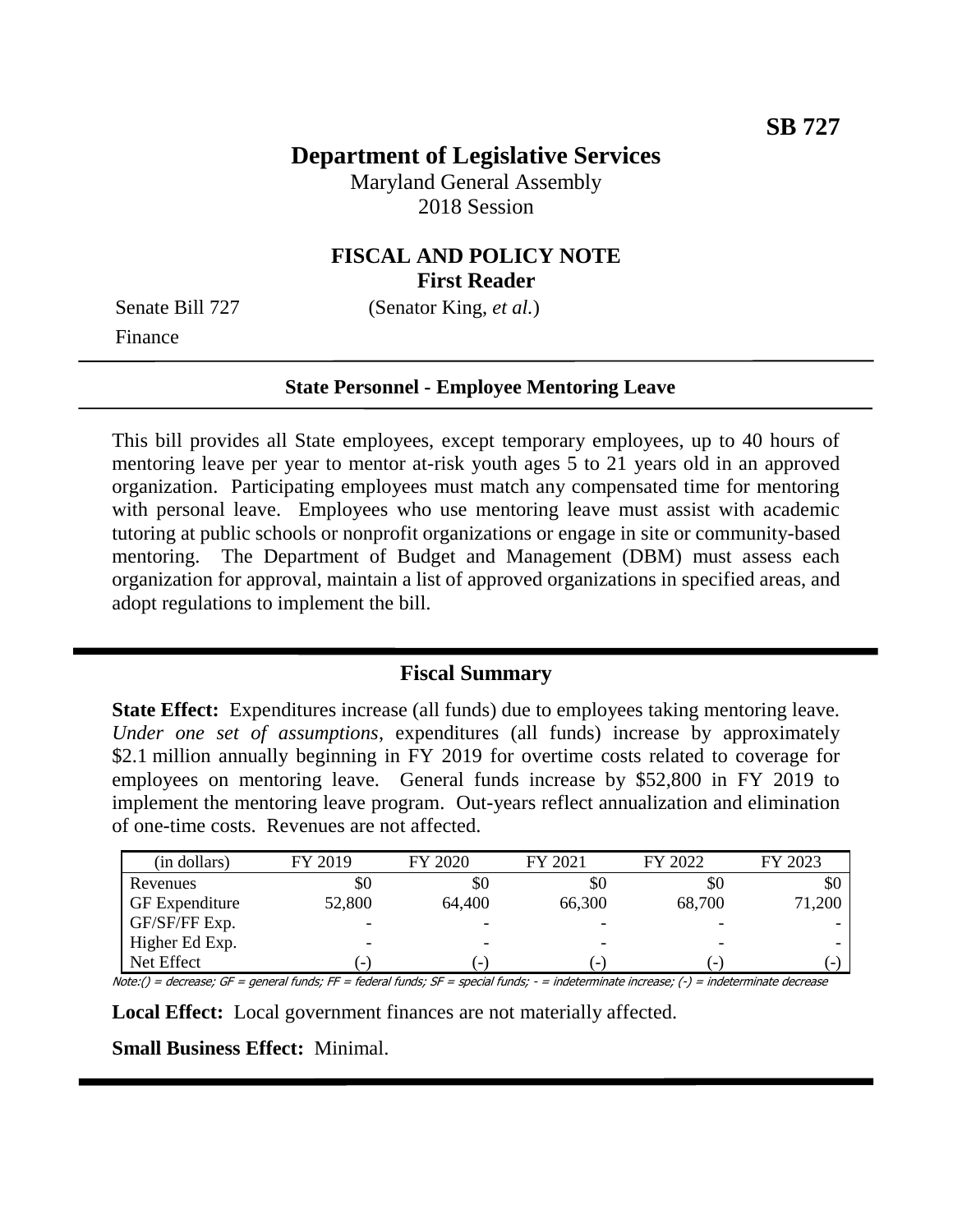## **Analysis**

**Current Law:** Employees in the State Personnel Management System (SPMS), except temporary employees, are generally entitled to six days, not to exceed 48 hours, of personal leave with pay at the beginning of the first full pay period of the calendar year. If an employee begins employment on or after March 1, the number of personal days is reduced, based on the employee's start date. Personal leave may be used for any purpose, generally, after notice is given to the employee's immediate supervisor.

Employees in SPMS, except temporary employees, also earn sick leave and annual leave. Annual leave accruals are based on the employee's years of service, which ranges from a maximum of 80 hours of annual leave each year for employees with less than 5 years of service to a maximum of 200 hours of annual leave each year for employees with at least 20 years of service. Annual leave may be used for any reason, upon supervisor approval. State employees in SPMS currently accrue paid sick leave at the rate of 1.5 hours for every 26 hours worked in nonovertime status. Employees earn a maximum of 15 days, or 120 hours, of sick leave each year.

**Background:** Several states provide leave for volunteering. In California, the State Employee Mentoring Program grants up to 40 hours of leave per year, on a matching basis, to eligible employees who mentor at-risk youth (grades K-12). Virginia grants State employees 16 hours of paid leave annually to provide volunteer services through eligible nonprofit organizations or 24 hours of paid leave to serve with a volunteer fire department and rescue squad or auxiliary unit.

**State Expenditures:** The bill applies to all employees, except temporary employees, in the Executive, Legislative, and Judicial Branches, including those with independent personnel systems. Leave policies are generally comparable across branches and personnel systems, with some variations. It is unknown how many employees will take mentoring leave. Since employees must match mentoring leave with personal leave, the Department of Legislative Services (DLS) assumes only a small fraction of employees eligible to take mentoring leave will do so.

The average salary of a State employee in fiscal 2017 was \$55,180. Thus, providing 40 hours of mentoring leave to State employees could increase State expenditures by approximately \$1,061 per employee taking the maximum 40 hours of mentoring leave. *For illustrative purposes only*, if 10% of State employees take 40 hours of mentoring leave (matched with 40 hours of personal leave), the value of that leave is approximately \$8.5 million.

SB 727/ Page 2 However, there is only a financial cost to the State if agencies either hire temporary employees to fill in for employees who are on leave or other employees must work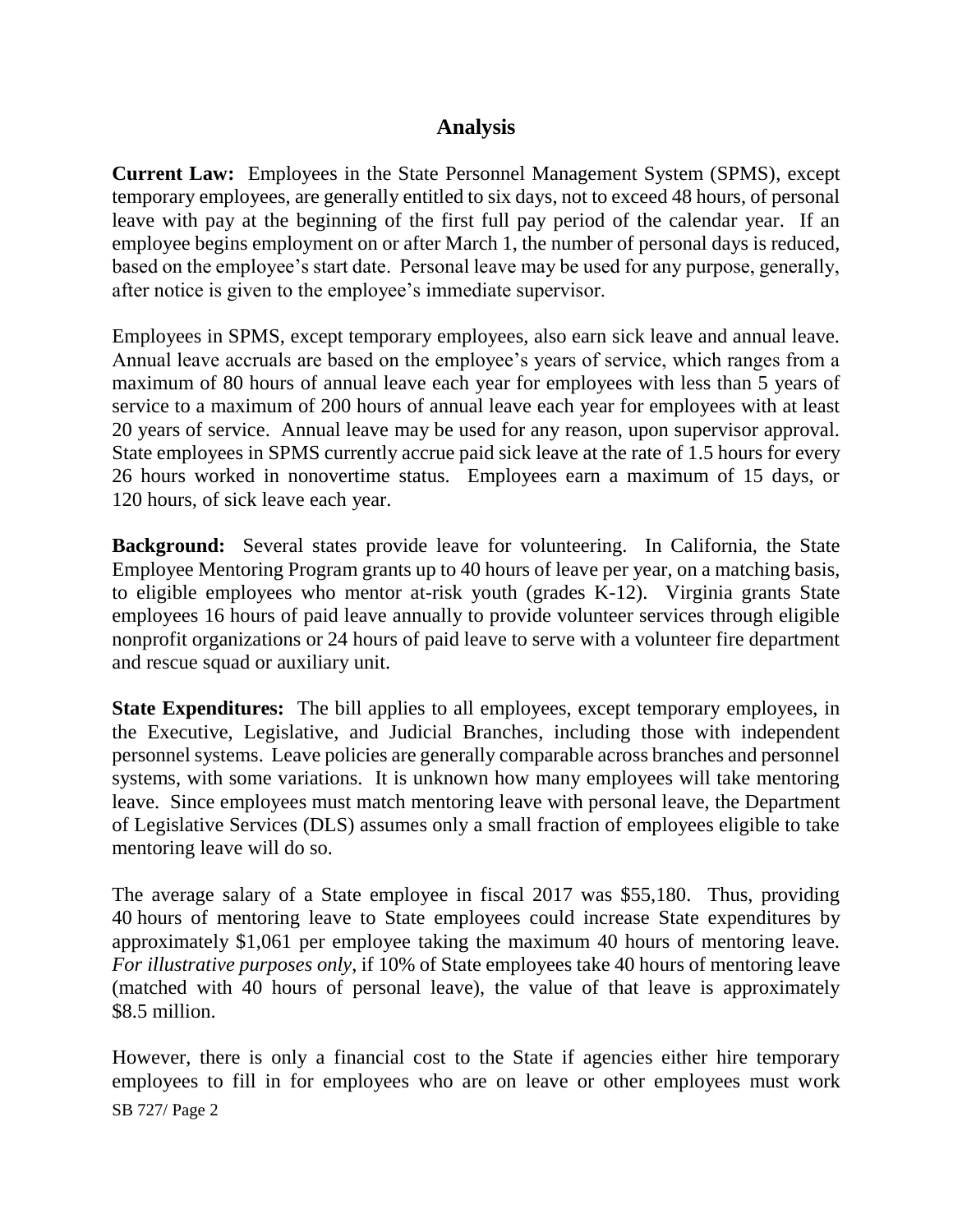overtime to cover shifts, since employee time is already compensated. Any such cost may be mitigated since DBM reports that it does not generally hire temporary employees to fill in for employees who are on leave, so the bill could result in lost productivity. To the extent, therefore, that other employees do not need to work overtime to cover an employee's workload, some agencies, like DLS, can implement the bill with existing resources.

Other agencies likely incur overtime costs for current employees to work extra shifts to cover for the employees on mentoring leave. Agencies with 24/7 operations within SPMS include the Department of Labor, Licensing, and Regulation; the Department of General Services; the Maryland Department of Health; the Department of Juvenile Services; the Department of State Police; the Department of Natural Resources; and the Department of Public Safety and Correctional Services. Approximately 25% of employees work in agencies that require 24/7 operations, so if 10% of State employees take mentoring leave, expenditures (all funds) may increase by approximately \$2.1 million annually beginning in fiscal 2019 for overtime costs to ensure coverage.

Additional resources may be needed for units with independent personnel systems to add mentoring leave to personnel systems, though DBM can make configuration changes to its personnel system with existing resources. However, DBM requires an administrator to oversee the mentoring program. General fund expenditures increase by \$52,822 in fiscal 2019, which accounts for the bill's October 1, 2018 effective date. This estimate reflects the cost of hiring one administrator to develop and manage the mentoring program. It includes a salary, fringe benefits, one-time start-up costs, and ongoing operating expenses.

| Position                                |          |
|-----------------------------------------|----------|
| Salary and Fringe Benefits              | \$47,463 |
| <b>Operating Expenses</b>               | 5,359    |
| <b>Total FY 2019 State Expenditures</b> | \$52,822 |

Future year expenditures reflect a full salary with annual increases and employee turnover and ongoing operating expenses.

# **Additional Information**

**Prior Introductions:** None.

**Cross File:** HB 1525 (Delegate Morales, *et al.*) - Appropriations.